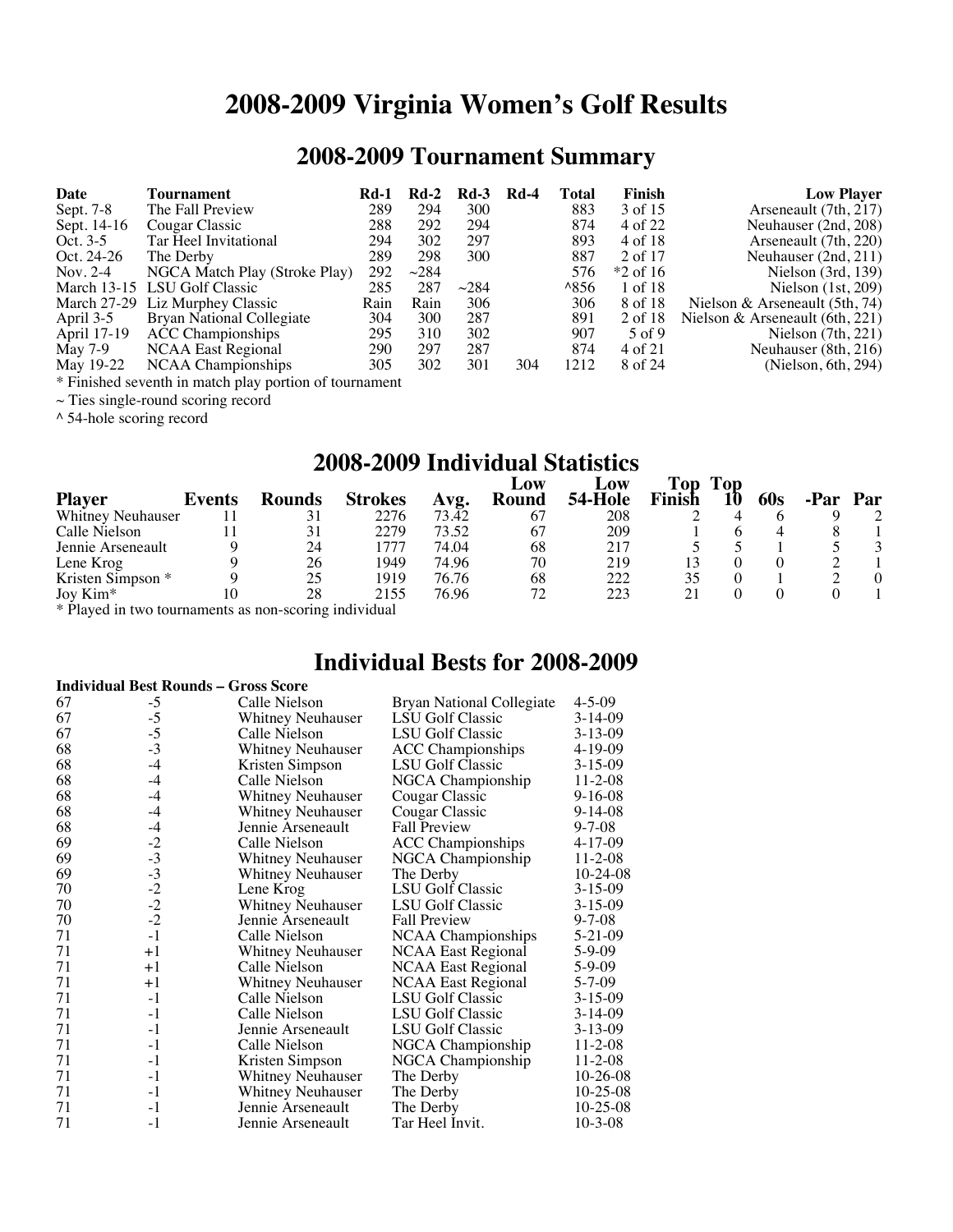|                                                      | <b>Individual Best Rounds - vs. Par</b>      |                                                             |                                        |                         |
|------------------------------------------------------|----------------------------------------------|-------------------------------------------------------------|----------------------------------------|-------------------------|
| $-5$                                                 | 67                                           | Calle Nielson                                               | <b>Bryan National Collegiate</b>       | $4 - 5 - 09$            |
| $-5$                                                 | 67                                           | <b>Whitney Neuhauser</b>                                    | <b>LSU Golf Classic</b>                | $3-14-09$               |
| $-5$                                                 | 67                                           | Calle Nielson                                               | LSU Golf Classic                       | $3 - 13 - 09$           |
| $-4$                                                 | 68                                           | Kristen Simpson                                             | LSU Golf Classic                       | $3 - 15 - 09$           |
| $-4$                                                 | 68                                           | Calle Nielson                                               | NGCA Championship                      | $11 - 2 - 08$           |
| $-4$                                                 | 68                                           | <b>Whitney Neuhauser</b>                                    | Cougar Classic                         | $9 - 16 - 08$           |
| $-4$                                                 | 68                                           | Whitney Neuhauser                                           | Cougar Classic                         | $9 - 14 - 08$           |
| $-4$                                                 | 68<br>68                                     | Jennie Arseneault                                           | <b>Fall Preview</b>                    | 9-7-08<br>4-19-09       |
|                                                      | 69                                           | Whitney Neuhauser<br><b>Whitney Neuhauser</b>               | <b>ACC Championships</b>               | 11-2-08                 |
|                                                      | 69                                           | <b>Whitney Neuhauser</b>                                    | NGCA Championship<br>The Derby         | $10-24-08$              |
|                                                      | 69                                           | Calle Nielson                                               | <b>ACC</b> Championships               | $4 - 17 - 09$           |
| $-3$<br>$-3$<br>$-3$<br>$-2$<br>$-2$<br>$-2$<br>$-2$ | 70                                           | Lene Krog                                                   | LSU Golf Classic                       | $3 - 15 - 09$           |
|                                                      | 70                                           | <b>Whitney Neuhauser</b>                                    | <b>LSU Golf Classic</b>                | $3 - 15 - 09$           |
|                                                      | 70                                           | Jennie Arseneault                                           | <b>Fall Preview</b>                    | $9 - 7 - 08$            |
| $-1$                                                 | 71                                           | Calle Nielson                                               | NCAA Championships                     | 5-21-09                 |
| $-1$                                                 | 71                                           | Calle Nielson                                               | <b>LSU Golf Classic</b>                | $3 - 15 - 09$           |
| $-1$                                                 | 71                                           | Calle Nielson                                               | LSU Golf Classic                       | $3 - 14 - 09$           |
| $-1$                                                 | 71                                           | Jennie Arseneault                                           | LSU Golf Classic                       | $3 - 13 - 09$           |
| $-1$                                                 | 71                                           | Calle Nielson                                               | NGCA Championship                      | $11 - 2 - 08$           |
| $-1$                                                 | 71                                           | Kristen Simpson                                             | NGCA Championship                      | 11-2-08                 |
| $-1$                                                 | 71                                           | <b>Whitney Neuhauser</b>                                    | The Derby                              | $10-26-08$              |
| $-1$                                                 | 71                                           | <b>Whitney Neuhauser</b>                                    | The Derby                              | $10-25-08$              |
| $-1$                                                 | 71                                           | Jennie Arseneault                                           | The Derby                              | $10-25-08$              |
| $-1$                                                 | 71                                           | Jennie Arseneault                                           | Tar Heel Invit.                        | 10-3-08                 |
|                                                      |                                              |                                                             |                                        |                         |
|                                                      |                                              | <b>Individual Best Tournaments - Gross Score (54 holes)</b> |                                        |                         |
| 208                                                  | -8                                           | <b>Whitney Neuhauser</b>                                    | Cougar Classic                         | $9/14-16$               |
| 209                                                  | $-7$<br>$-5$                                 | Calle Nielson                                               | <b>LSU Golf Classic</b>                | $3/13 - 15$             |
| 211<br>211                                           | $-5$                                         | Whitney Neuhauser                                           | LSU Golf Classic                       | $3/13 - 15$<br>10/24-26 |
| 216                                                  | $+6$                                         | <b>Whitney Neuhauser</b><br><b>Whitney Neuhauser</b>        | The Derby<br><b>NCAA East Regional</b> | $5/7 - 9$               |
| 217                                                  | $+7$                                         | Calle Nielson                                               | <b>NCAA East Regional</b>              | $5/7-9$                 |
| 217                                                  | $+1$                                         | Jennie Arseneault                                           | LSU Golf Classic                       | $3/13 - 15$             |
| 217                                                  | $+1$                                         | Jennie Arseneault                                           | <b>Fall Preview</b>                    | $9/7 - 9/8$             |
| 218                                                  | $+2$                                         | Jennie Arseneault                                           | The Derby                              | 10/24-26                |
| 219                                                  | $+3$                                         | Lene Krog                                                   | LSU Golf Classic                       | $3/13 - 15$             |
| 220                                                  | $+4$                                         | Jennie Arseneault                                           | Tar Heel Invit.                        | $10/3 - 5$              |
| 221                                                  | $+8$                                         | Calle Nielson                                               | <b>ACC Championships</b>               | $4/17-19$               |
| 221                                                  | $+5$                                         | Calle Nielson                                               | Bryan National Collegiate              | $4 - 5 - 09$            |
| 221                                                  | $+5$                                         | Jennie Arseneault                                           | Bryan National Collegiate              | $4 - 5 - 09$            |
| 222                                                  | $+6$                                         | Kristen Simpson                                             | LSU Golf Classic                       | $3/13 - 15$             |
| 222                                                  | +6                                           | Jennie Arseneault                                           | Cougar Classic                         | $9/14-16$               |
| 222                                                  | $+6$                                         | Lene Krog                                                   | Cougar Classic                         | $9/14-16$               |
| 223                                                  | $+13$                                        | Lene Krog                                                   | <b>NCAA East Regional</b>              | $5/7-9$                 |
| 223                                                  | +7                                           | <b>Whitney Neuhauser</b>                                    | Tar Heel Invit.                        | $10/3 - 5$              |
| 223                                                  | $+7$                                         | Calle Nielson                                               | Cougar Classic                         | $9/14-16$               |
| 223                                                  | $+7$                                         | Joy Kim                                                     | <b>Fall Preview</b>                    | $9/7 - 9/8$             |
| 223                                                  | $+7$                                         | Calle Nielson                                               | <b>Fall Preview</b>                    | $9/7 - 9/8$             |
| 223                                                  | $+7$                                         | <b>Whitney Neuhauser</b>                                    | <b>Fall Preview</b>                    | $9/7 - 9/8$             |
|                                                      | <b>Individual Best Tournaments - vs. Par</b> |                                                             |                                        |                         |
| $-8$                                                 | 208                                          | <b>Whitney Neuhauser</b>                                    | Cougar Classic                         | 9/14-16                 |
| $-7$                                                 | 209                                          | Calle Nielson                                               | <b>LSU Golf Classic</b>                | $3/13 - 15$             |
| $-5$                                                 | 211                                          | <b>Whitney Neuhauser</b>                                    | LSU Golf Classic                       | $3/13 - 15$             |
| $-5$                                                 | 139                                          | Calle Nielson                                               | NGCA Championship                      | $11 - 2 - 08$           |
| $-5$                                                 | 211                                          | <b>Whitney Neuhauser</b>                                    | The Derby                              | 10/24-26                |
| $+1$                                                 | 217                                          | Jennie Arseneault                                           | LSU Golf Classic                       | $3/13 - 15$             |
| $+1$                                                 | 145                                          | Calle Nielson                                               | NGCA Championship                      | $11 - 2 - 08$           |
| $+1$                                                 | 145                                          | <b>Whitney Neuhauser</b>                                    | NGCA Championship                      | $11 - 2 - 08$           |
| $+1$                                                 | 217                                          | Jennie Arseneault                                           | <b>Fall Preview</b>                    | $9/7 - 9/8$             |
| $+2$                                                 | 218                                          | Jennie Arseneault                                           | The Derby                              | 10/24-26                |
| $+3$                                                 | 219                                          | Lene Krog                                                   | <b>LSU Golf Classic</b>                | $3/13 - 15$             |
| $+4$                                                 | 149                                          | Kristen Simpson                                             | NGCA Championship                      | $11 - 2 - 08$           |
| $+4$                                                 | 220                                          | Jennie Arseneault                                           | Tar Heel Invit.                        | $10/3 - 5$              |
| $+5$                                                 | 221                                          | Calle Nielson                                               | Bryan National Collegiate              | $4 - 5 - 09$            |
| $+5$                                                 | 221                                          | Jennie Arseneault                                           | Bryan National Collegiate              | $4 - 5 - 09$            |
| $+6$                                                 | 294                                          | Calle Nielson                                               | NCAA Championshisp                     | 5/19-22                 |
| $+6$                                                 | 216                                          | Whitney Neuhauser                                           | <b>NCAA East Regional</b>              | $5/7-9$                 |
| $+6$                                                 | 222                                          | Kristen Simpson                                             | LSU Golf Classic                       | $3/13 - 15$             |